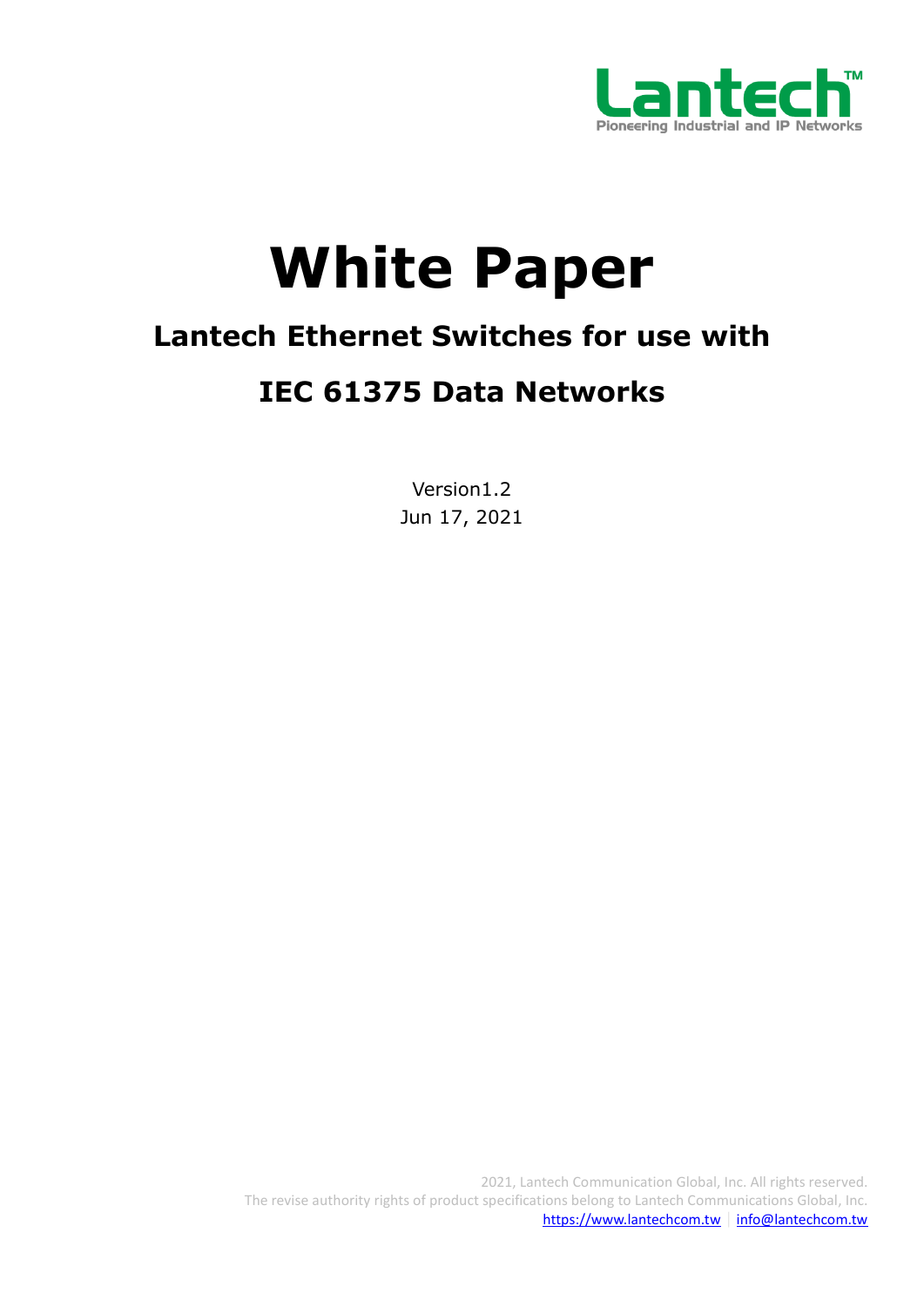## **IEC 61375 White Paper**

A Train Communication Network (TCN) is an Ethernet-based network control system that applies to rolling stock control, detection, and diagnosis.

The international standard, IEC 61375, is defined with cooperation between members of the International Electrotechnical Commission (IEC) and the International Union of Railways (UIC).

The IEC 61375 standard's definition regarding the TCN can be divided into two parts: one is an Ethernet Train Backbone (ETB), and the other is an Ethernet Consist Network (ECN). The ETB is in charge of connections between the ECNs in each car. The requirements and applications of ETB are defined in IEC 61375-2-5, while the requirements and applications of ECN are defined in the IEC 61375-3-4 standard.

Please refer to the Figure 1 that shows a typical rail vehicle configuration for an ETB and an ECN data network.



*Figure 1 – Typical rail vehicle configuration*

# **Specifications of Network Topology in IEC 61375-3-4**

IEC 61375-3-4 defines that each End Device (ED) in a train car can be configured with Ethernet switches and a Train Backbone Node (TBN) in the following topologies:

- 1. Linear topology
- 2. Linear topology (parallel network) with dual homing
- 3. Ring topology
- 4. Ring topology with dual homing
- 5. Ladder topology with dual homing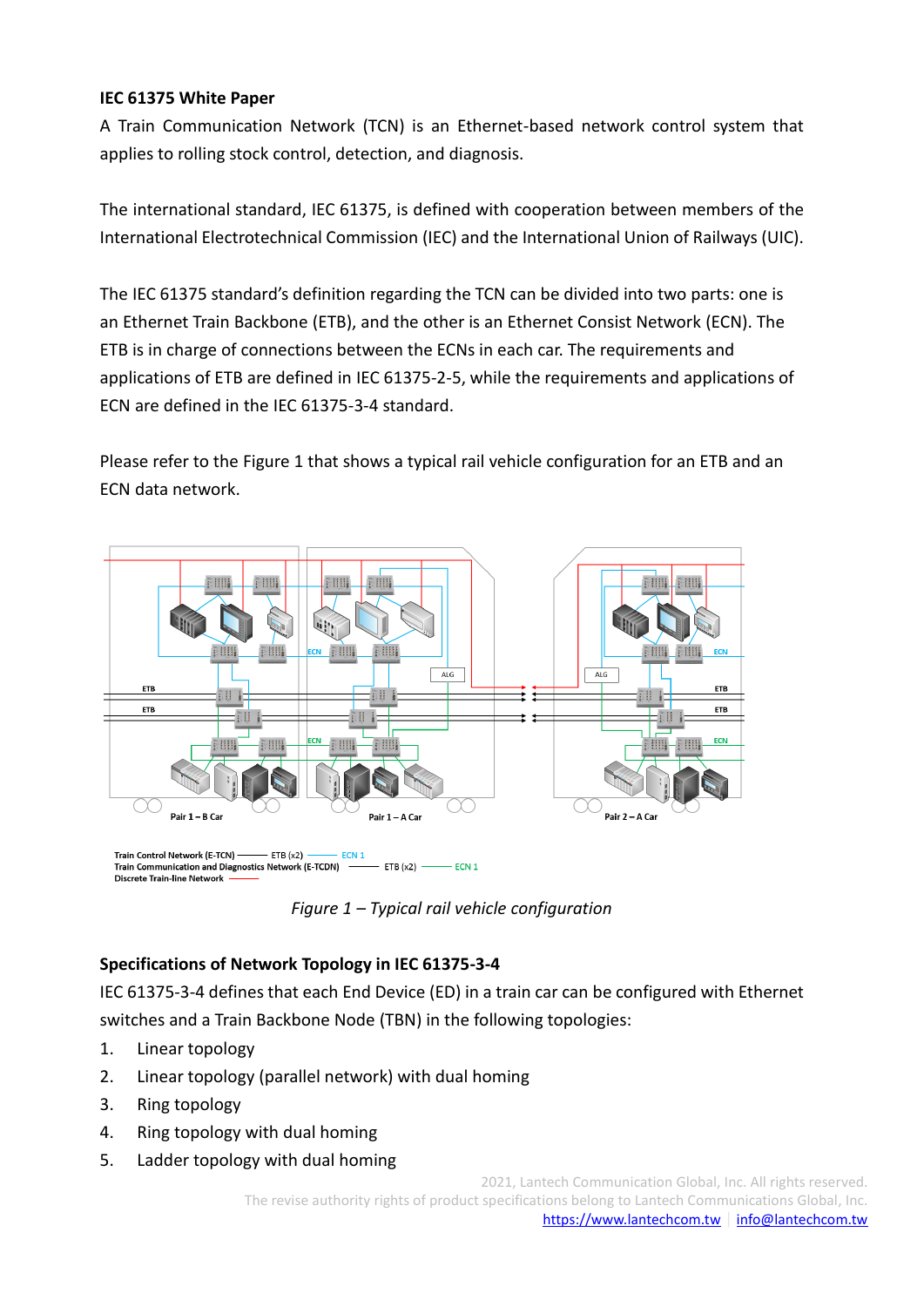Please refer to the Figure 2 of each of the different possible topologies.

#### 1) Linear topology



2) Linear topology (parallel network) with dual homing



3) Ring topology



4) Ring topology with dual homing



5) Ladder topology with dual homing



*Figure 2 – Possible topologies in IEC 61375-3-4*

### **Specifications of ECN Networking Data in IEC 61375-3-4**

IEC 61375-3-4 defines networking data that is transmitted over the ECN into five types: Process data, Message data, Stream data, Best effort data and Supervisory data. Any Ethernet switch installed in an ECN must be able to forward these five types of data packages and provide for redundant protection.

For example, in the IEC 61375 standard, Train Real-time Data Protocol (TRDP) is defined as Supervisory data. An ECN Ethernet switch must be able to forward TRDP packages and provide

> 2021, Lantech Communication Global, Inc. All rights reserved. The revise authority rights of product specifications belong to Lantech Communications Global, Inc. [https://www.lantechcom.tw](https://www.lantechcom.tw/)│[info@lantechcom.tw](mailto:info@lantechcom.tw)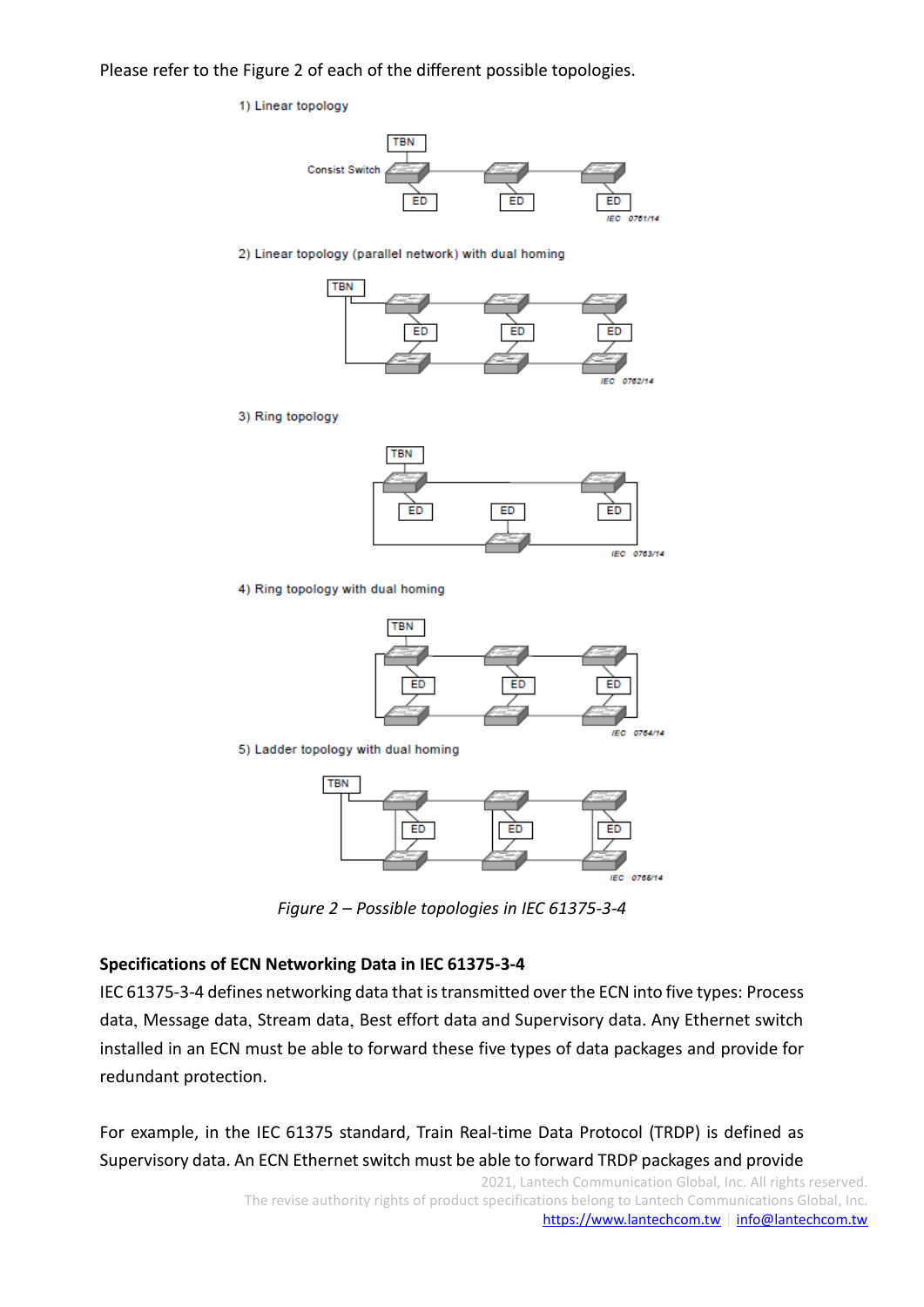redundant protection when the switch is malfunctioning or the network is down. Thus, all the devices that communicate via TRDP can operate normally under these situations.

At the same time, IEC 61375-3-4 requires that an Ethernet switch installed in an ECN must be able to support Quality of Service (QoS) and set priority levels of the transmitted data in the ECN. Please refer to the Figure 3 that describes a data network without and with QoS.



*Figure 3 – Data network without and with QoS*

The definition of priority levels are made by the control application in the ECN. In the default value, Supervisory data is set to have the highest priority. With QoS management, an ECN Ethernet switch should follow the definition given by the control application and send critical data to the host or TBN network according to the assigned priority level.

# **Cross train-car communications – Integration with R-NAT in IEC 61375-2-5**

Since each train car is seen as an independent domain in the IEC 61375-2-5 standard, the communication between two cars needs to be preceded via a routing function. The IEC 61375-2-5 standard requires that the networking devices in the ECN need to transmit data through the TBN by R-NAT from one car to another car.

In the Figure 4, device #53 with IP address 10.0.0.53 in car No.5 would like to transmit data to device #21 with IP address 10.0.0.21 in car No.7. The IP address of the TBN Ethernet switch in car No.5 is 10.129.64.53, while the IP address of TBN Ethernet switch in car No.7 is 10.129.192.21. At first, data will be transmitted to the gateway ECN (IP address 10.0.0.1); which can be an ECN Ethernet switch, or a TBN Ethernet switch. Data will then be transmitted to the TBN Ethernet switch (IP address 10.129.64.53). With the transmission of R-NAT, the source IP address will be replaced by 10.129.64.53, then transmitted to the TBN Ethernet switch 10.129.192.21 in car No.7. When the package arrives at the TBN Ethernet switch in car No.7; the destination address will be changed again through R-NAT to 10.0.0.21,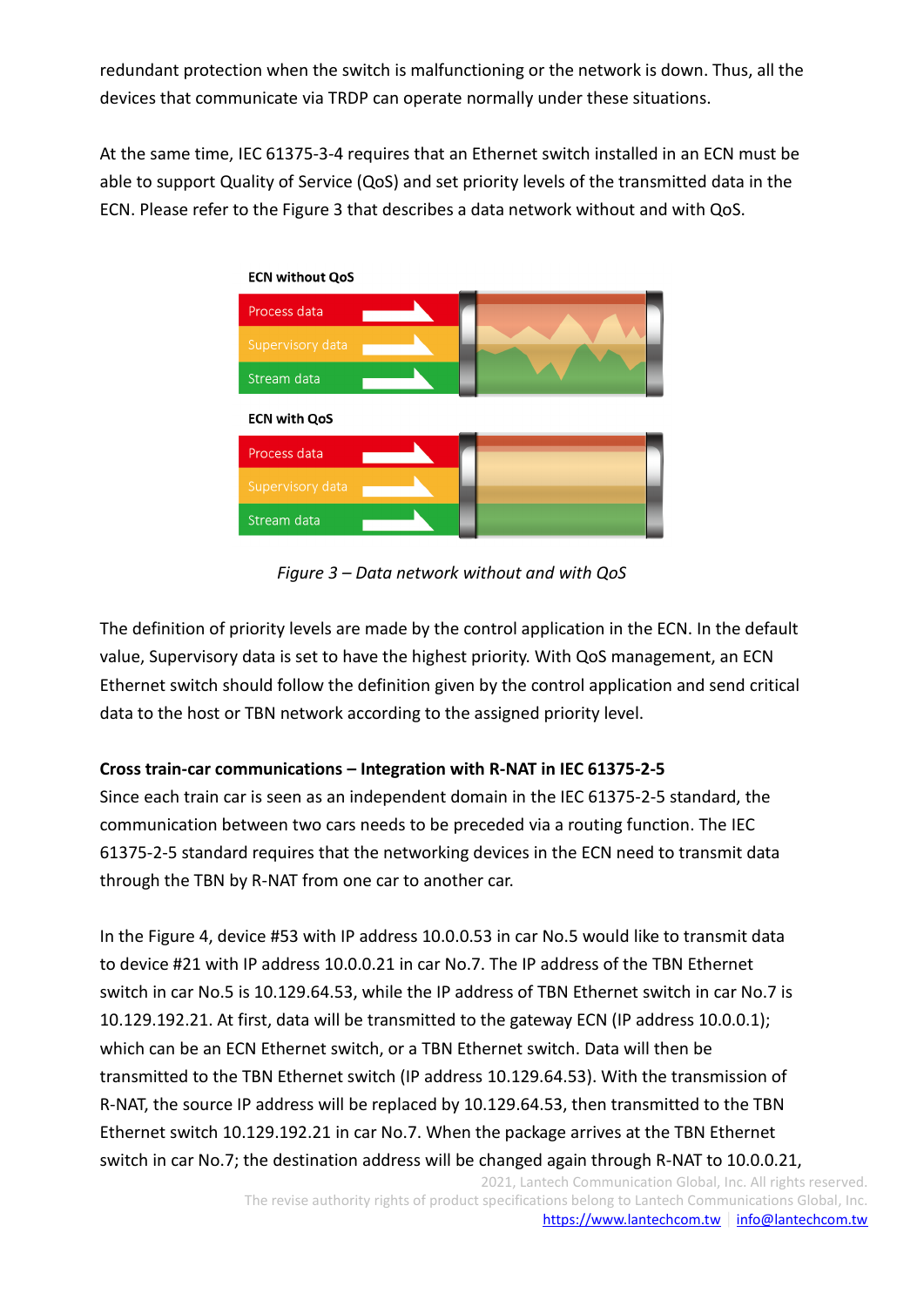and the source address of 10.129.64.53 will be kept. Finally, the package will arrive at device #21 (IP address 10.0.0.21) in car No.7.



*Figure 4 – An example of cross train-car communications*

# **Conclusion**

In a normal Ethernet data network, the network is divided into a backbone side and an edge side. However, in a Train Communication Network, the network is divided into an ETB and an ECN. End devices can connect to a TBN Ethernet switch directly when there are not a large quantity of end devices. When the number of end devices is large, and the network flow needs to be managed by QoS or VLAN; the ECN should be implemented with a hierarchical structure. There can be one or more ECNs in each train car with an IEC 61375-3-4 compliant Ethernet switches installed, for easy management. Considering the installation and maintenance costs, Lantech rolling stock Ethernet switch designs can support both IEC 61375-2-5 (ETB) and IEC 61375-3-4 (ECN) at the same time. These products will help train operators & installation companies reduce their capital outlay costs by providing greater flexibility when designing the network topology.

| <b>TPGS-R6804XT</b>                     | <b>TPGS-R6616XT</b>                     | <b>TPES-L6424XFT</b>           |
|-----------------------------------------|-----------------------------------------|--------------------------------|
| $4 \times 1$ G/2.5G + 8 x 10G Copper w/ | $16 \times 10/100/1000T + 6 \times 10G$ | 24 x 10/100TX + 2 x 10G Copper |
| PoE, EN50155 IEC 61375                  | Copper w/ PoE, EN50155 IEC              | + 2 x 10G Q-ODC fiber EN50155  |
| Ethernet Switch w/ optional TBN         | 61375 Ethernet Switch w/                | IEC 61375 Ethernet Switch w/   |
| & R-NAT                                 | optional TBN & R-NAT                    | optional TBN                   |

## **Recommended Lantech IEC 61375 Ethernet Switch Models**